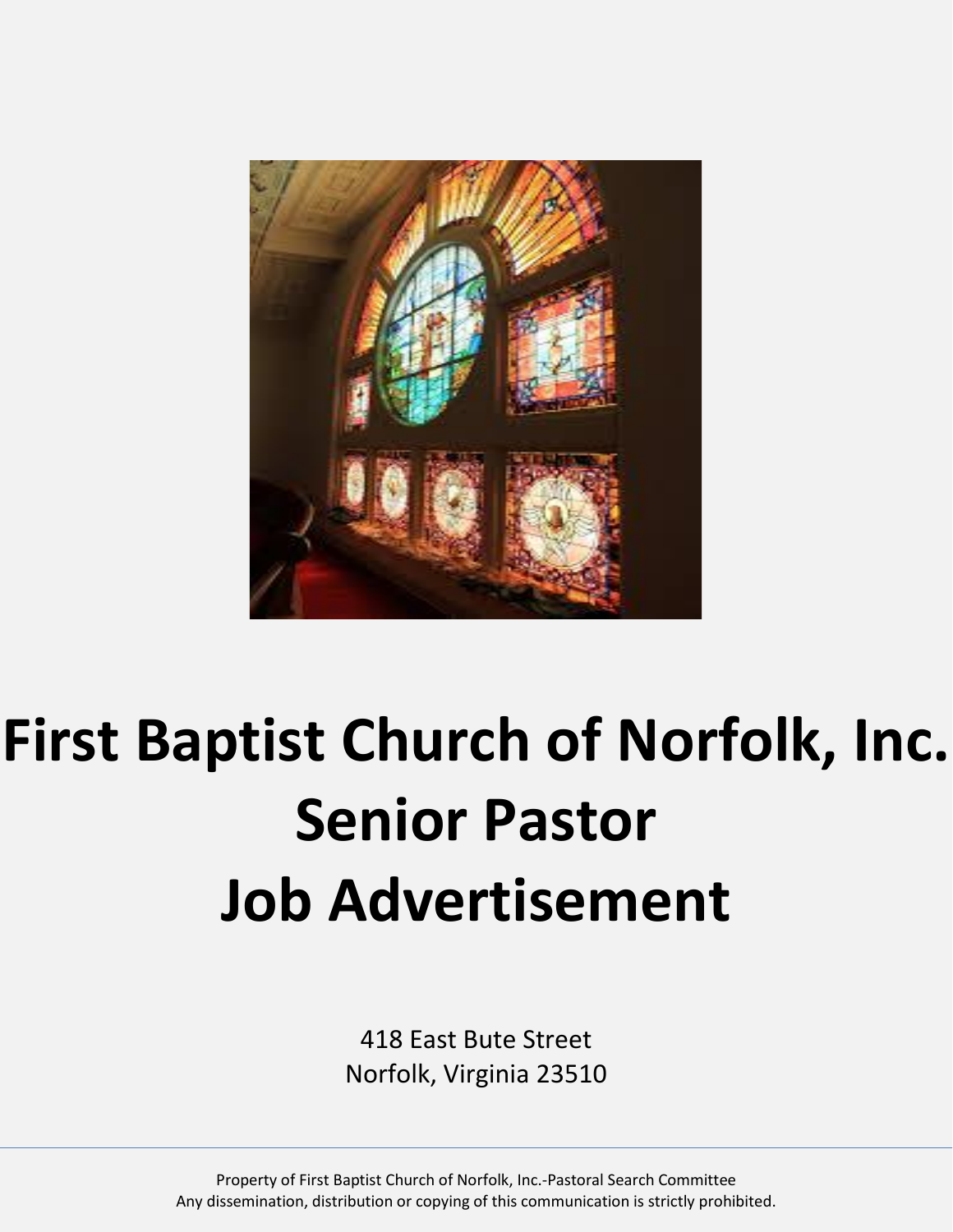



## **First Baptist Church seeks a Senior Pastor**

First Baptist Church of Norfolk, Inc. located in the heart of downtown Norfolk, Virginia is seeking a Senior Pastor. This individual must be a person of prayer and the Word who passionately loves and seeks God; and is called to serve the Lord, alongside the Ministers, and Diaconate. The Senior Pastor serves as the CEO and President of the Council of Elders (Trustees).

### **History:**

Near the end of the 18th century, the forefathers of the Historic First Baptist Church grew weary of crossing the Elizabeth River to worship with the Portsmouth and Norfolk Baptist Church in Portsmouth. They petitioned the Virginia Portsmouth Association for permission to hold worship services on the north side of the river; thus, the First Baptist Church was organized in 1800 by Elders David Briggs and Thomas Everidge.

The town (City) of Norfolk was founded in 1682 but did not receive its charter until 1845. Therefore, it is safe to say that First Baptist Church is 45 years older than the City of Norfolk and 24 years younger than the Declaration of Independence.

On April 1, 1830, Rev. James Mitchell (the 5<sup>th</sup> pastor) along with 15 members (both black and white) purchased the lot on Bute Street for \$250. The current sanctuary was completed in May 1906 for \$60,000.

The church, through continuous operation since 1800, was reconstituted by Rev. T. Hume, Sr. and Reuben Jones (ministers in the Portsmouth Baptist Church Association) as "The Bute Street (Colored) Baptist Church".

In September of 1958 when the Commonwealth of Virginia chose to close the doors of the white junior and high schools in the City of Norfolk to prevent the admission of 17 black students, First Baptist Church stepped up. Under the tutelage of Rev. E. Paul Sims and the officers of the church, First Baptist Church provided the church facilities and converted the Sunday School rooms into classrooms so that the "Norfolk 17" could be taught until schools opened on February 2, 1959.

First Baptist Church has been at the forefront of development in the City of Norfolk. The church has grown over the years establishing several ministries and businesses. A sample list of ministries include: Shower Ministry, Soup Kitchen, Clothes Closet, and Tutorial Ministry. Current businesses are: READY Academy Christian School, Renew Counseling, and Taste 'N See at the Murray Center.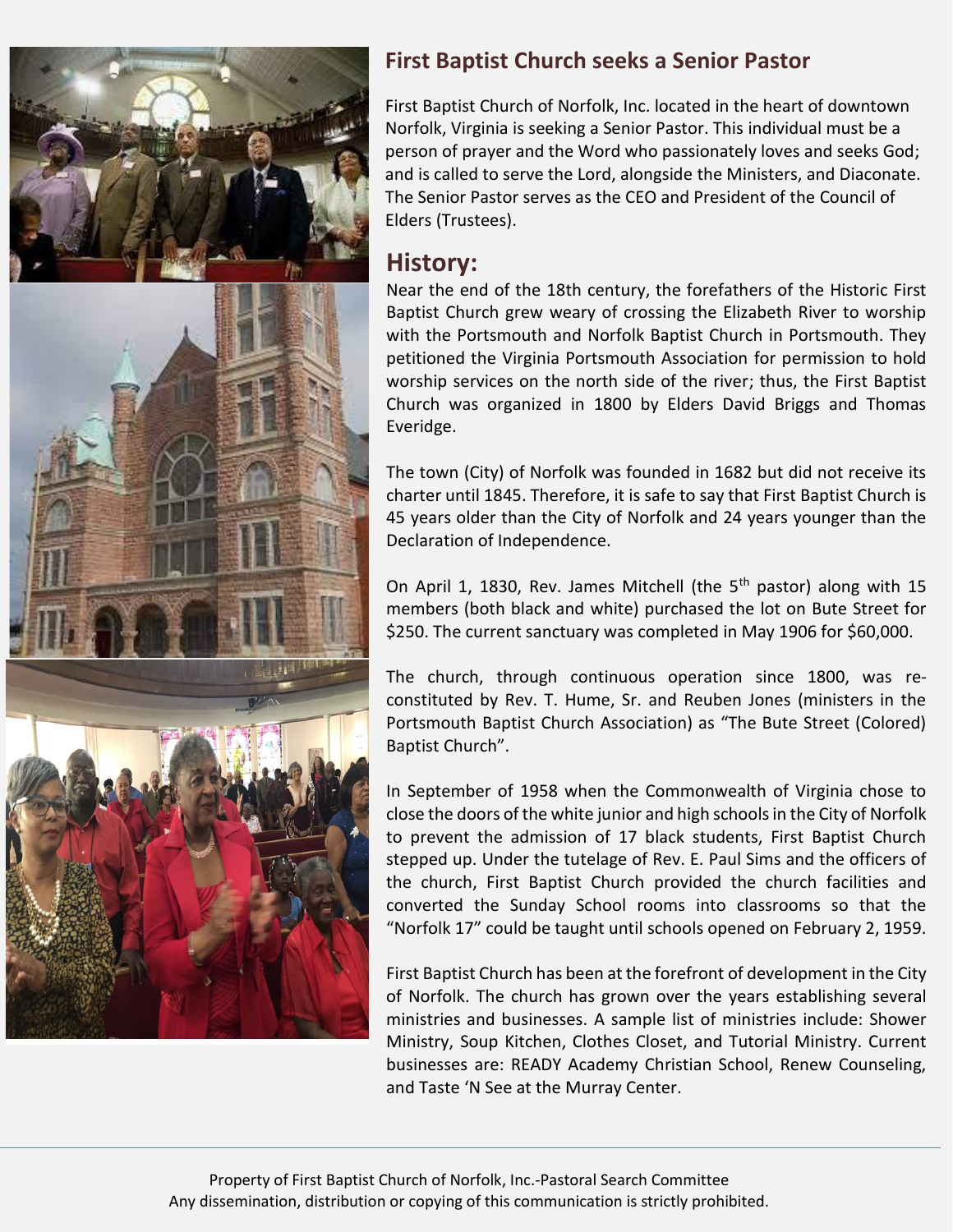

## **The state of First Baptist Church:**

As an urban church located in the heart of Downtown Norfolk, we are a resource to the community, City, and the surrounding Hampton Roads area.

Below is the organizational chart of how we are structured under our incorporated status:



We serve a diverse, multi-generational congregation. This presents the unique challenge of being able to maintain the Baptist traditions but needing a more contemporary worship style to attract younger congregants.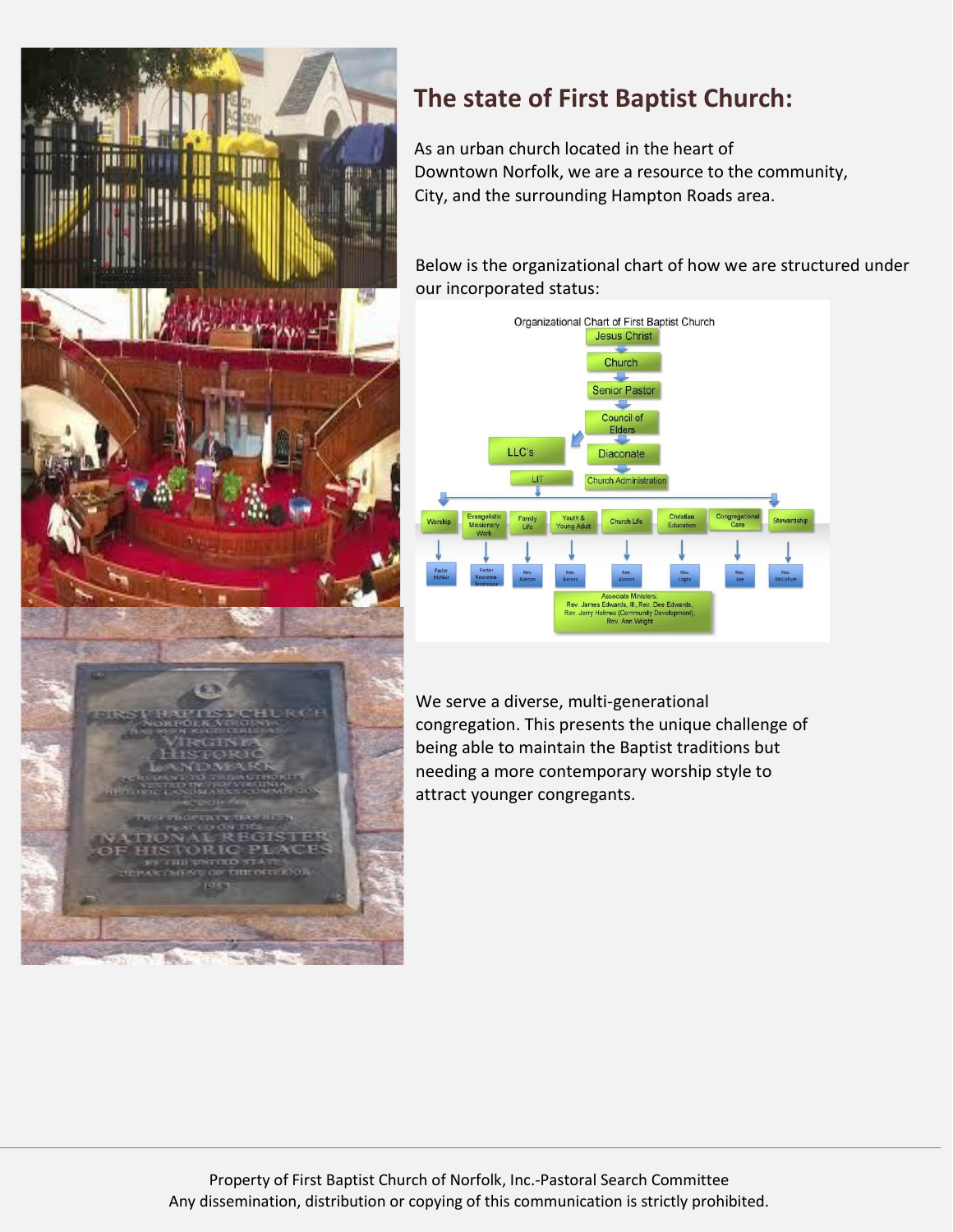## **About the Position:**

The Senior Pastor is the chief officer of the church and has the responsibility of guiding and directing the business and affairs of the Church. The Senior Pastor will take an active role in winning the lost, building the Church and equipping the saints for the advancement of God's Kingdom, locally and throughout the world.

#### Spiritual Leadership

As directed in 2 Timothy 4:1-5, the Senior Pastor is responsible for:

- Providing biblical vision and direction for the church.
- Defining and communicating the Church's purpose and vision.
- Overseeing and coordinating the day-to-day ministry of the church.
- Leading the Council of Elders who address the business and financial needs of church operations which include church administration, properties, and businesses.
- Leading the Associate Pastors/Ministers and Diaconate members in support and serving the spiritual needs of the congregation.
- Establishing and maintaining moral and ethical accountability to the Congregation, Diaconate, Elders, and to the Church as a whole.

#### Administrative Leadership

- Leading the Council of Elders and staff who will help oversee the business affairs of the church.
- Overseeing the coordination and the day-to-day administration of the church.
- Staffing the church as necessary based upon the financial input of the Council of Elders to help administer the affairs of the church.
- Determining the times, order, and leadership of services.
- Overseeing of all matters managed by the Council of Elders and staff.

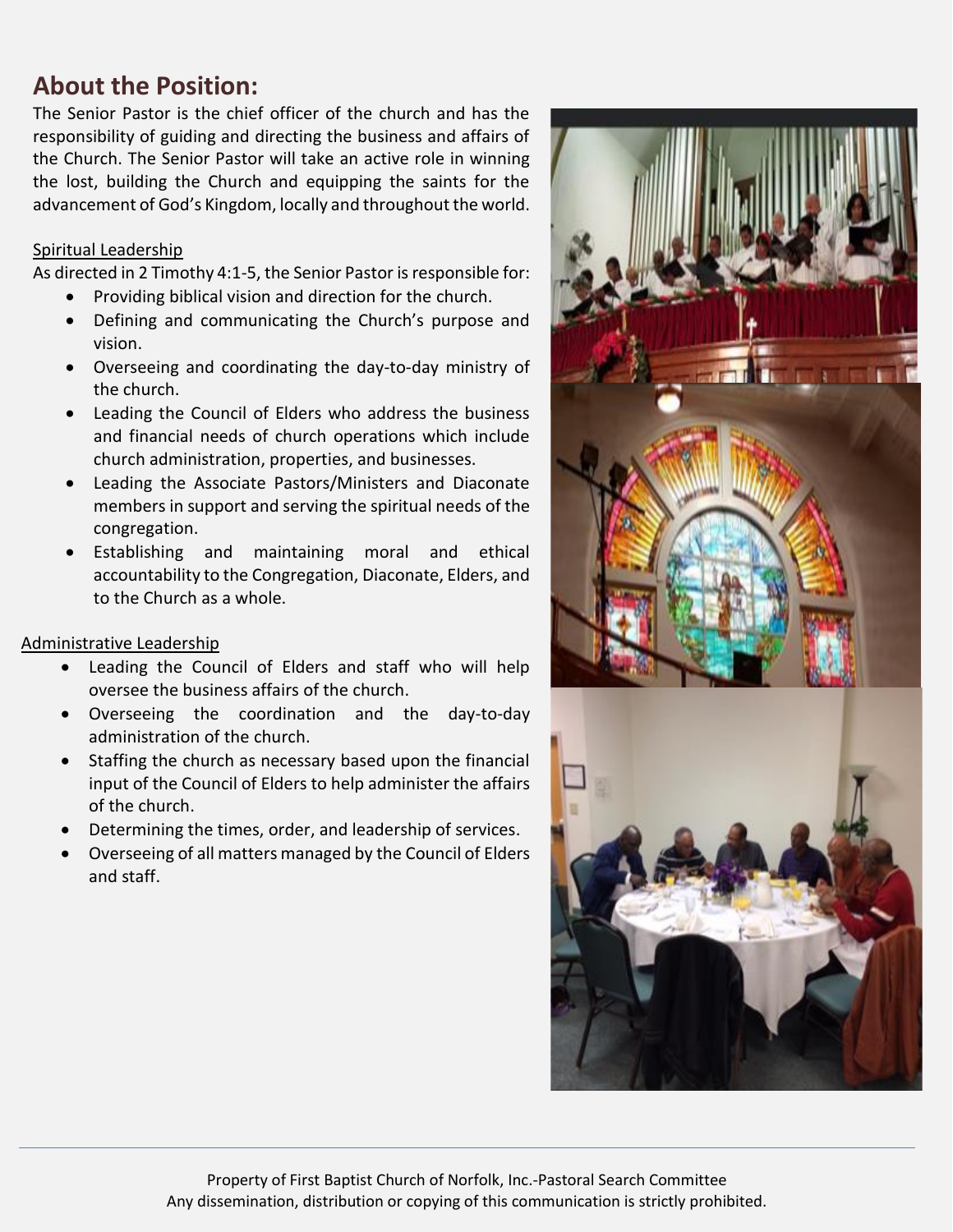

## **Qualifications, Education & Experience:**

All candidates shall possess a master's degree from an accredited school of theology or seminary. The ideal candidates shall possess a doctorate degree in ministry, theology, or related field from an accredited school of theology or seminary. The ideal candidates will also possess five or more years of pastoral experience as a lead or senior pastor. Qualified candidates must be licensed and ordained in the Baptist tradition.

# **Personal Traits and Desired Characteristics:**

- Exceptional and sincere spiritual leader;
- Exceptional interpersonal, communication, and listening skills;
- Dynamic biblical preacher and teacher;
- Advocate of the community and social issues;
- Exceptionally personable;
- A role model, leader, mentor, and visionary that can connect with the multi-generational congregation and community.

## **How to Apply:**

Interested applicants should submit all of the following information by July 16, 2022 to [administration@firstbaptistnorfolk.org.](mailto:administration@firstbaptistnorfolk.org) Only applications received by email, with all of the required information, will be considered.

- Resume or curriculum vitae
- Letter of Interest
- A Statement of Faith (no more than 2 pages)
- Official transcripts
- Copy of license and ordination papers
- Statement of Theology (no more than 2 pages)

 Final applicants will be notified and may be asked to provide additional information in the selection process. The candidates must then consent to a reference check and criminal history background check. All information received will be treated confidentially. For additional information or questions, please submit your request by email to [administration@firstbaptistnorfolk.org.](mailto:administration@firstbaptistnorfolk.org) No phone calls please.

Property of First Baptist Church of Norfolk, Inc.-Pastoral Search Committee Any dissemination, distribution or copying of this communication is strictly prohibited.